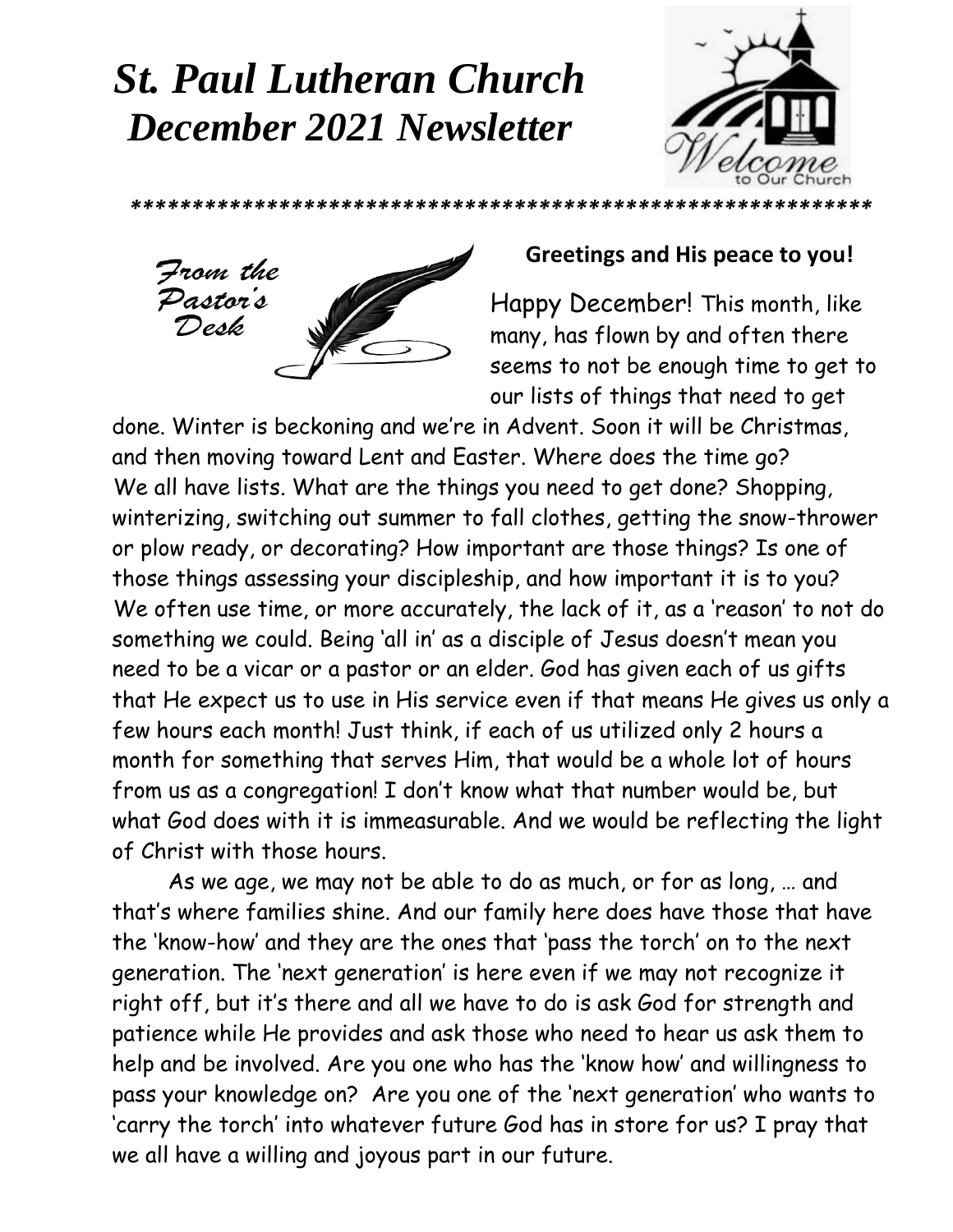Each time we have coffee and/or food with one another, go to events together, go caroling, or any number of things we do together as members of God's Church and as brothers and sisters in Christ, we learn about one another and become closer in relationship and in friendship.

The Greeks called it *"koinonia"* (pronounced 'coin-o-nee-a') and we call it *'fellowship.'* No matter what word we use, together we can continue with the Great Commission that Jesus assigned us, both as a congregation and as a family of God's children.

This fellowship is not a 'new' fad or trend. It is a time proven means of not only being social but also an opportunity to serve one another as Jesus the Christ did while He was here on earth.

Jesus is the 'reason for the season.' We like to tell others this truth in this very special season, but don't forget that God our Heavenly Father was the one who began and continues to have fellowship with us. We give praise and joyous thanksgiving to God as we celebrate the remembrance of the earthly birth of the Son of God through whom God has fellowship with us! Peace on earth and good fellowship toward men!

> Have a blessed and joyous ADVENT and *Christmas*! God's richest blessings to you and your family!

in His name, Pastor Mike Metzler

### REVERENDFUN.COM COPYRIGHT BIBLE GATEWAY



 $12 - 22 - 2014$ 

WHAT DO YOU BUY THE GUY WHO HAS EVERYTHING, MADE EVERYTHING, AND HAS GIVEN US EVERYTHING?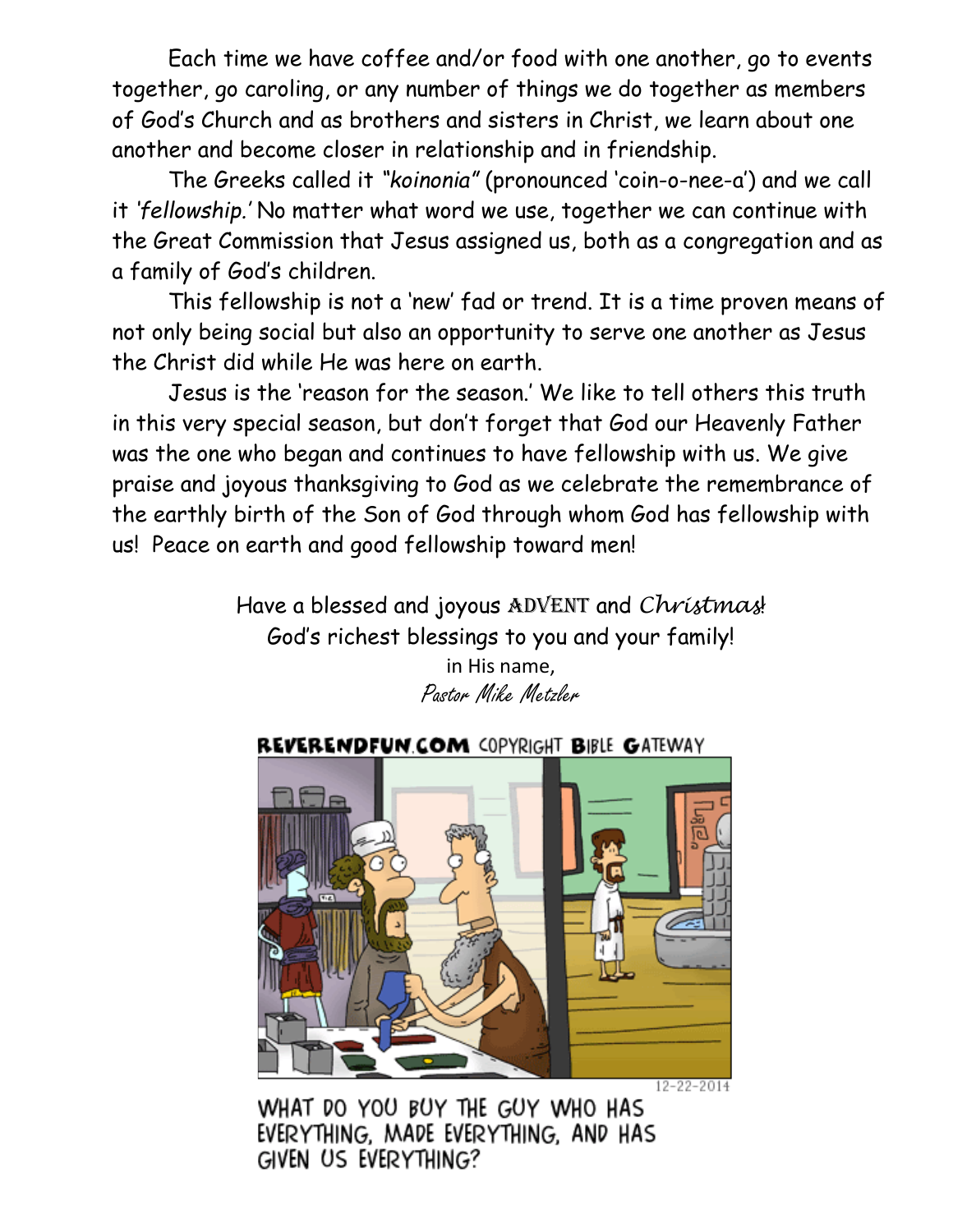# **CHURCH NEWS**

### **Acolyte Schedule:**

 **Dec 24th Christmas Eve(3pm):** Noah **Dec 1st (Wed):** Noah **Dec 5th:** Grady **Dec 8th (Wed):** Zander **Dec 12th:** McKenna **Dec 15th (Wed):** Nik **Dec 19th:** Nik **Dec 24th Christmas Eve (10pm):** open **Dec 25 th Christmas Day (9am):** open **Dec 26th:** Grace



**Ushers**: Matt Maser and Family **Elders**: John and Greg

### **January Newsletter:**

We will not be doing a newsletter for January 2022 due to conflicts in schedules, holiday events, and ect. *The January calendar is included with this newsletter.* The newsletter will be back in February 2022!! Sorry for the inconvenience!

**Orange envelopes**: These were mailed out in November - they are due by the end of the year. Thank you for your contribution to the church!

There are boxed **Christmas Cards for sale** in the bookcase, if anyone needs cards for the holiday season.

### **Church Caroling**:

Let's join together for an afternoon of caroling to bring Christmas joy to our homebound members. Meet at church at 3:45pm on Saturday, December 18. We'll caravan together starting at 4pm.

### **Contribution Statements for 2021:**

The tax statements this year will be issued in mid-January 2022.

#### **CASE:**

NO CASE on Wednesday Dec 22th and 29th.

**Dec 26th, 2021:** No Fellowship on Sunday Dec 26, 2021

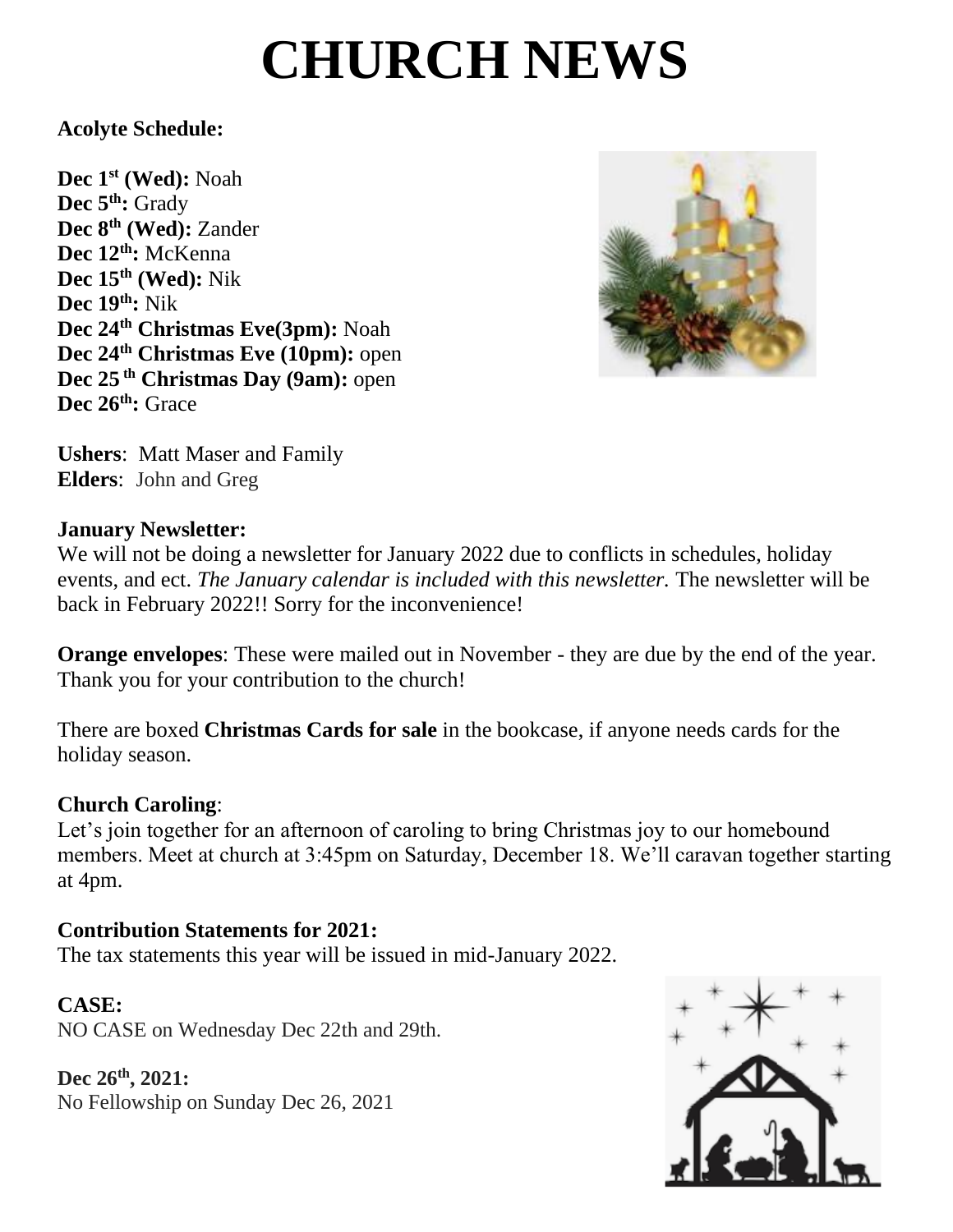

### **DEC 2021**

*2nd: Aaron and Tracy Peterson 3rd: Jeff Rogneby 4th: Sue Davis 7th: Matt Zabrok 10th: Charlotte Rabe 11th: Eddie and Kelsey Odendahl 14th: Bill Morgan 15th: Levi Hickle 16th: John Maser Vern Volk 19th: Brooke Tracy 20th: Zander Klar Trent Rabe Jennifer Kubesh 22nd: Connie Odendahl 24th: Jacob Maser 25th: Baby Jesus 28th: Greg Odendahl 31st: Barb Morgan*

*If we missed anyone, please let Jennifer know!*



### **Flower Chart:**

Dec 5th; Wendy Kottke.... in loving memory of Beth Graber **Dec 12th:** Jeanette Schaefer **Dec 19th:** Matt and Jayne Maser in honor of John's birthday

**Dec 26th;** Hopkins Family

#### **Newsletter Deadline:**

Please email anything for the newsletter to the church email by the *3 rd Friday of the Month.*

Thank you!!

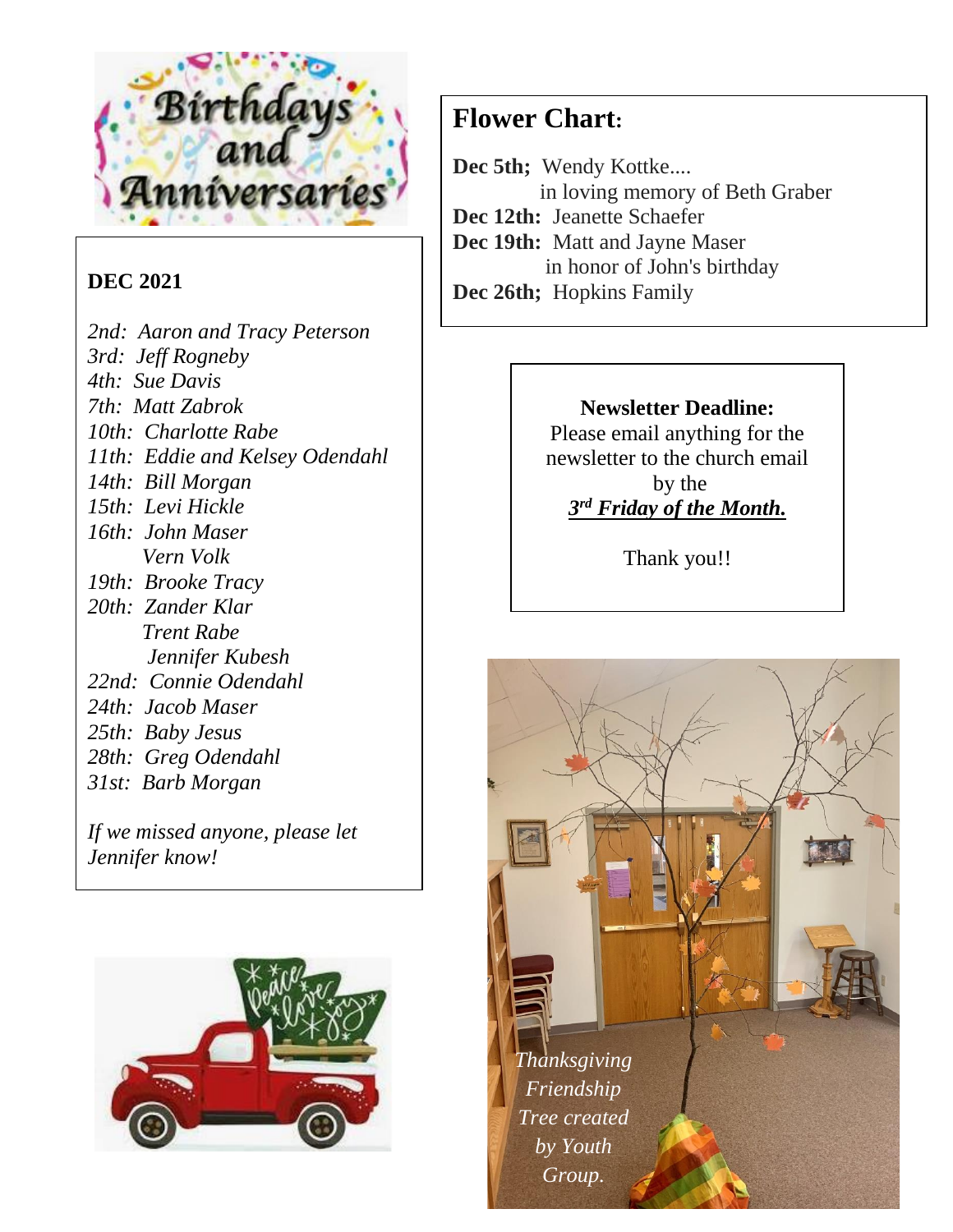# **YOUTH GROUP**

### **Thank you to everyone for supporting the youth group with your Christmas Wreath purchases!**

**Youth Group will meet December 8.** We will be serving a soup supper for advent and will try a Nativity Escape room after the Advent Service as time allows.

Future Wednesday Meeting Dates (6pm at Church)

- · December 8 (Supper for Advent)
- January 19
- · February 16
- May  $11$
- June 1

Circuit Youth events will be available on the 2nd Sunday of each month from 2pm-4pm. The location rotates between churches. **The Circuit Youth event is scheduled for Sunday, December 12, 2pm – 4pm in Bruno.**

Get updates and reminders by signing into our Remind group with text, app or email. Use this web address in your browser: remind.com/join/ygstpaul OR Text the message @ygstpaul to the number 81010.

For any questions about Youth Group feel free to contact Rebecca at 612-247-9319 (call or text) or [rebecca.perrotti@gmail.com](mailto:rebecca.perrotti@gmail.com)

----------------------------------------------------------------------------------------------------------

Hello and blessings to you!

The November gathering went well! The youth had a Bible study on The Psalms and had a couple of competitions--one building structures out of toothpicks and gummies and the other combining cups and Simon-says. **The next circuit youth gathering will be December 12th from 2:00-4:30 pm in Bruno**. Please see your youth leader or pastor for the exact address. We will be going on a sleigh ride and playing stump the pastors.

Hope to see you there!

*LeAnn Gregoire, Deaconess Intern/Circuit Youth Worker*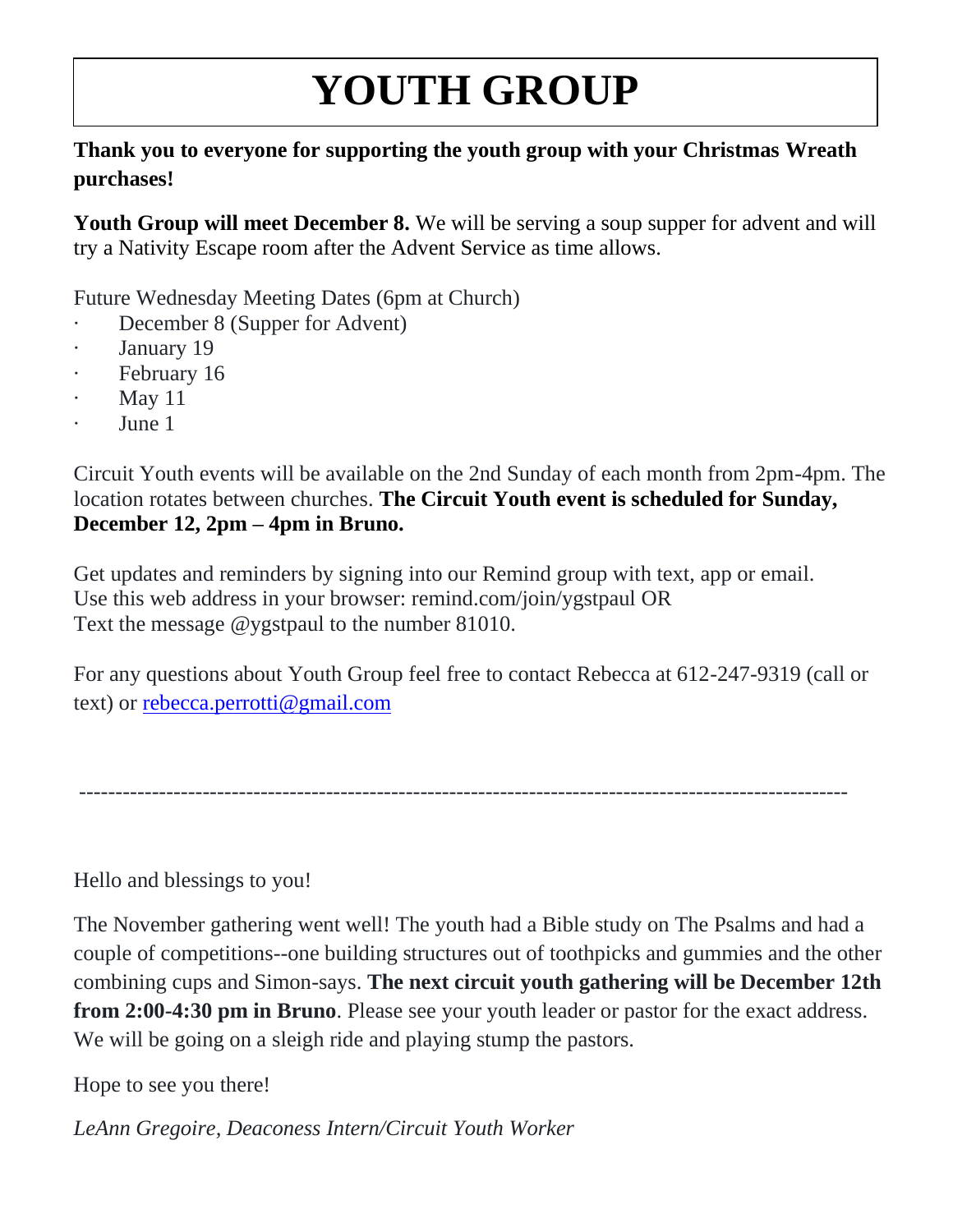## **CONFIRMATION**

Our 7 students are just finishing the Petitions of the Lord's Prayer and hearing what God wants us to understand from His prayer. Then, we will move on into studying the nature of the Sacraments and then we will begin with the Sacrament of Holy Baptism.

Please keep our 7 students in your prayers. Don't forget to say 'hi' to each of them and give some encouragement.

If you know someone who would benefit from adult confirmation instruction, please contact Pastor by office phone voicemail 320-384-6267 (ext 2), cell (or text) 763-286- 4803, or email at revmentzler18@gmail.com



## **SUNDAY SCHOOL**

Christmas Program will be on Sunday Dec 19<sup>th</sup> during Worship service. Please talk to Karissa or Yonna if your child would like to participate this year.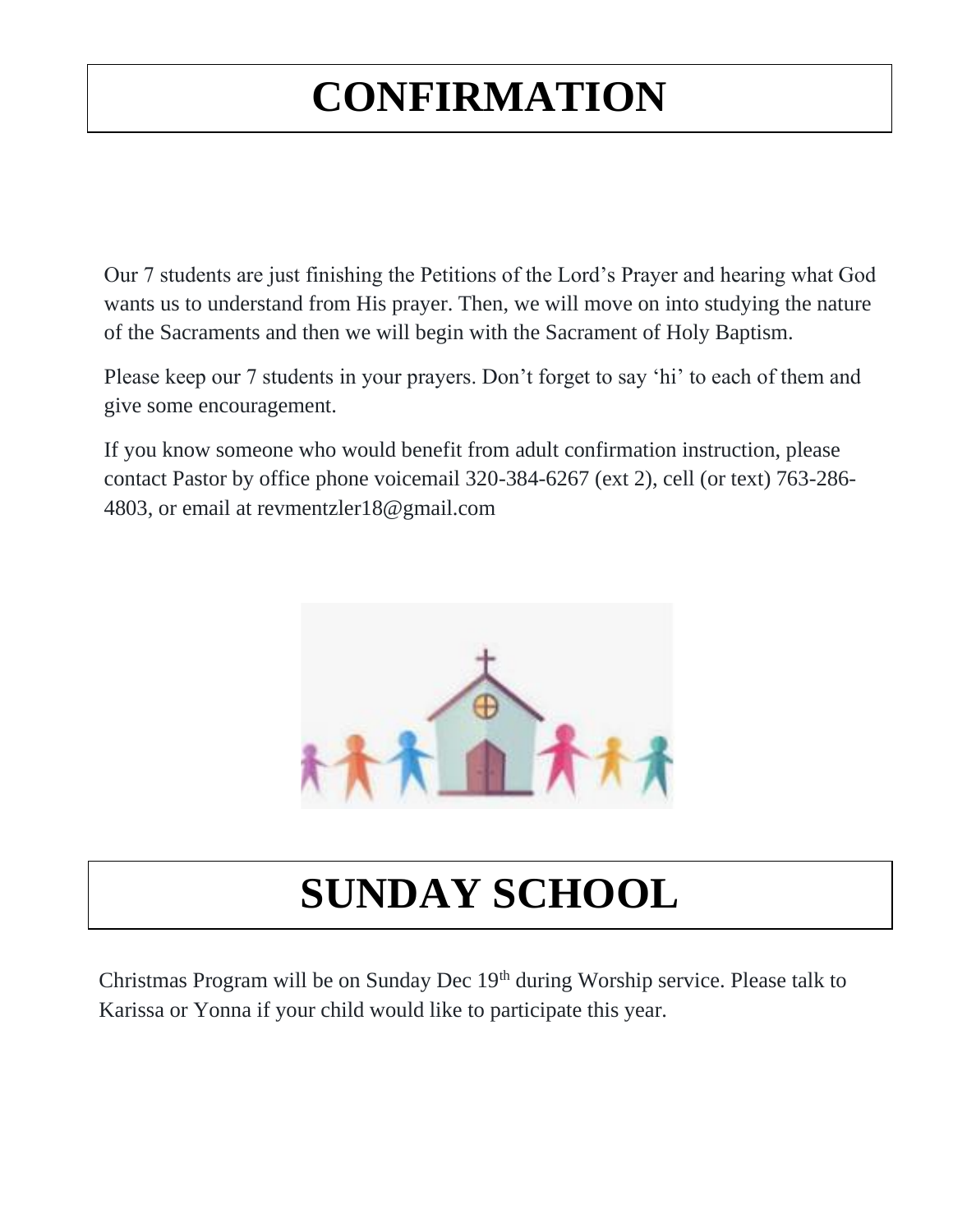

# **HOLIDAY SCHEDULE**

## **Advent**

Wednesday's at 6pm, Worship at 7pm Dec 1, 8, 15 with soup and sandwich provided

## **Christmas Caroling**

Meet at Church on Saturday Dec 18<sup>th</sup> at 3:45pm. We leave at 4pm.

## **Christmas Eve Worship**

3pm & 10pm with communion

## **Christmas Day Worship**

9am with communion

### **Regular Sunday Worship on 12/26/2021**

9am with communion

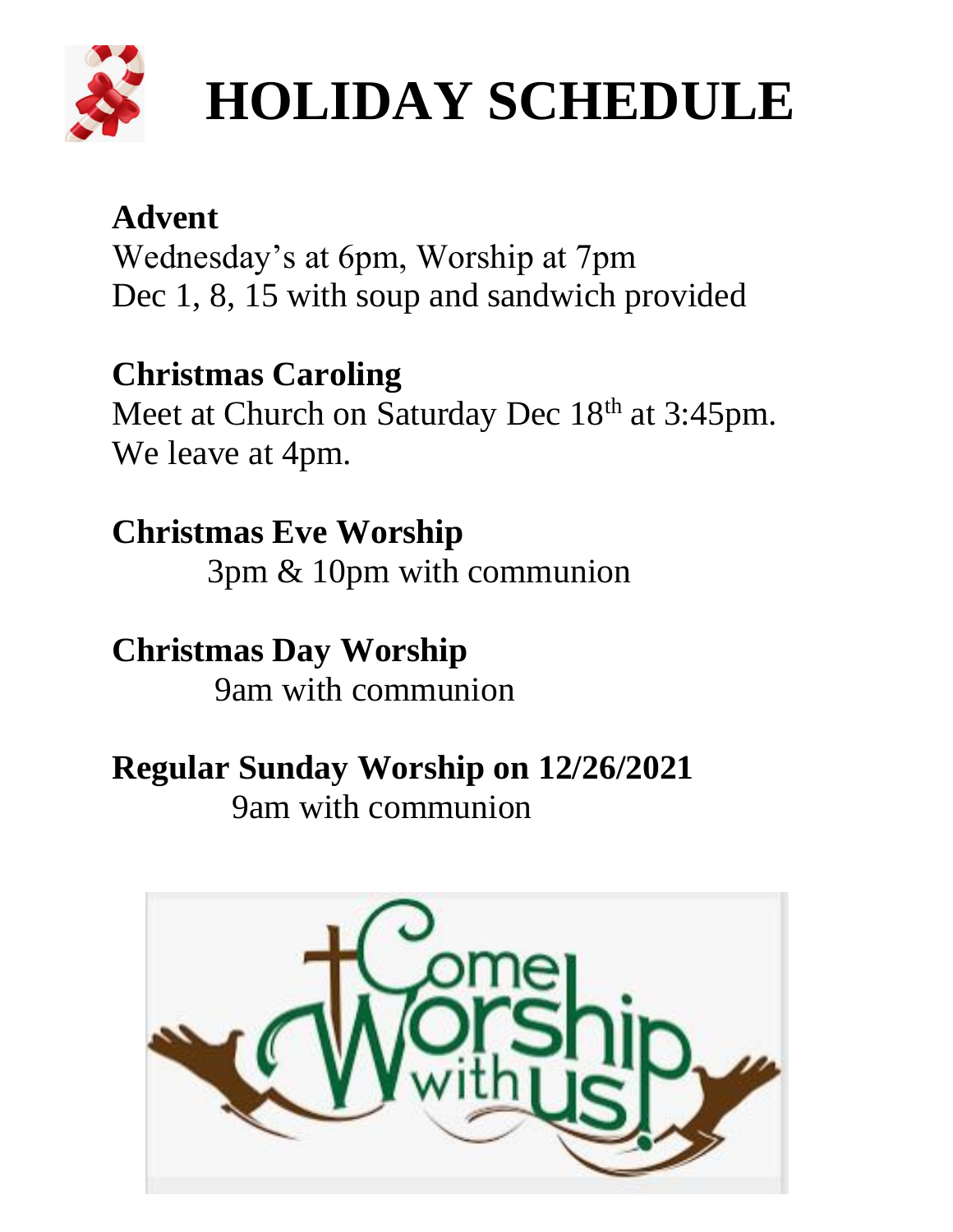#### **St. Paul Lutheran Church Council Meeting Minutes 11-8-2021**

**Present** : Wendy Kottke, Doug Kottke, Robbie Robinson, Tonette Peterson, Randy Hickle, Matt Maser, John Frank, Rick Williams

Meeting was **called to order** by Randy at 7:06 pm. Matt opened with prayer.

**Secretary's report** was accepted as read. Motion by John second by Robbie

**Treasurer's report** was accepted as read upon motion by Robbie, second by John Income: \$161,644.86 Checking \$9,222.26 Expense: \$166,409.89 Savings \$59,054.33 Net Income: -\$4,765.03 (Savings includes Pastor's \$20,000 loan and memorial funds)

**Pastor's report**: home/office visits, Confirmation, CASE, online devotions, newspaper article, Bible Study, circuit meeting, elder meeting, camp Luther meeting, Voter's meeting, chaplain training November 14th, Pastor will be at the Doxology.

### **Old Business**

\*The guys went up in the boom for inspection and added some caulking to some areas. We have to wait and see if any water comes in.

\*Upon motion by Matt and second by John, we will leave the sound system as is at this time. We will make adjustments later if needed.

\*We will accept Jeff's snow removal bid (the same as last year) including shoveling the sidewalks. Motion Robbie and second John

\*Germanfest money was deposited into the general account.

#### **New Business**

\*Beginning January 2022, SPLC council meetings will be held at 7:00pm the first Monday of each month. Motion Robbie and second John

\*Live streaming of services will continue for now. We would love to have people join us in person for worship, and we will try to reach out to our members.

\*A thank you was received from our Seminary student, Anthony Sedotto.

Upon motion by John and second by Robbie, we adjourned at 8:25pm, closing with the Lord's Prayer.

Respectfully submitted, *Tonette Peterson, St. Paul Lutheran Church council secretary*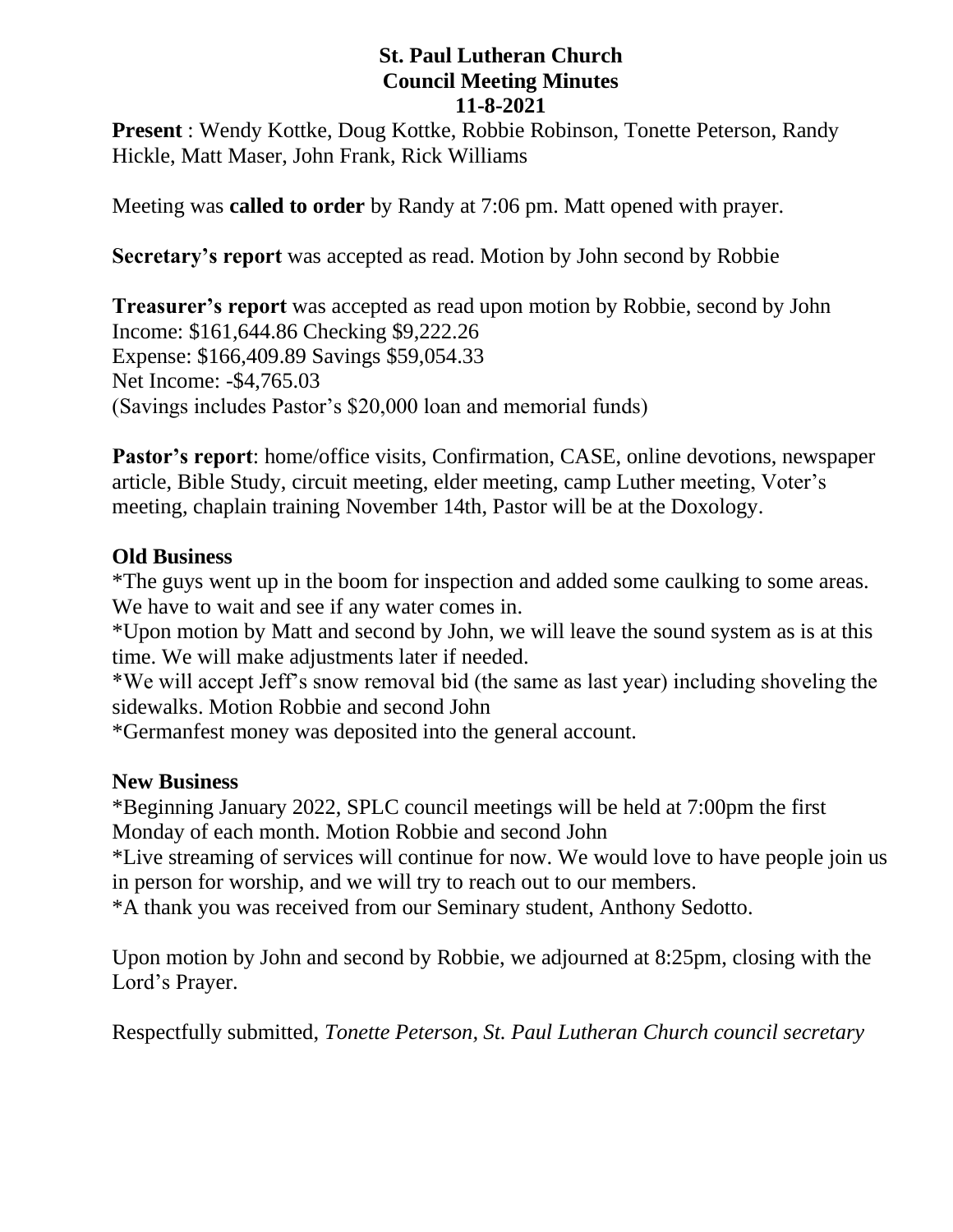### **CHURCH CONTACT INFORMATION**

*Church Email:* [st.paulhinckley@yahoo.com](mailto:st.paulhinckley@yahoo.com)

*Church Phone: (320) 384-6267*

*Website:* [www.stpaulhinckleymn.org](http://www.stpaulhinckleymn.org/)

 *Like us on Facebook!<https://www.facebook.com/SPLCHINCKLEY>*

*Check Facebook or church website for any updates on schedules for Worship Service and other events.* 

**Pastor Church Secretary Church Newsletter Organists** Rev. Mike Metzler Jennifer Kubesh Jennifer Kubesh Sue Hickle Cydelle Klande Connie Odendahl

#### **Church Council**

*Meets 2nd Monday each month \*\* Beginning in January 2022, Council meeting will be the 1st Monday each month at 7pm.* 

|                  | <b>Chairman:</b> Randy Hickle              |
|------------------|--------------------------------------------|
|                  | Vice Chair: Toby Hickle                    |
| Elders:          | Robbie Robinson, John Frank,               |
|                  | Matt Maser, Greg Kroschel                  |
| <b>Trustees:</b> | Rick Williams.                             |
|                  | David Berguist, Doug Kottke                |
|                  | <b>Secretary:</b> Tonette Peterson         |
|                  | <b>Financial Secretary:</b> Cydelle Klande |
|                  | <b>Treasurer:</b> Wendy Kottke             |

### **Stewardship 11/1/21 to 11/20/21**

| General Fund \$5,484.40 |  |
|-------------------------|--|
| Altar Guild\$120.00     |  |
| Altar Flowers \$135.00  |  |
|                         |  |
| OE General \$100.00     |  |
|                         |  |

**TOTAL ..............................\$5,869.40**

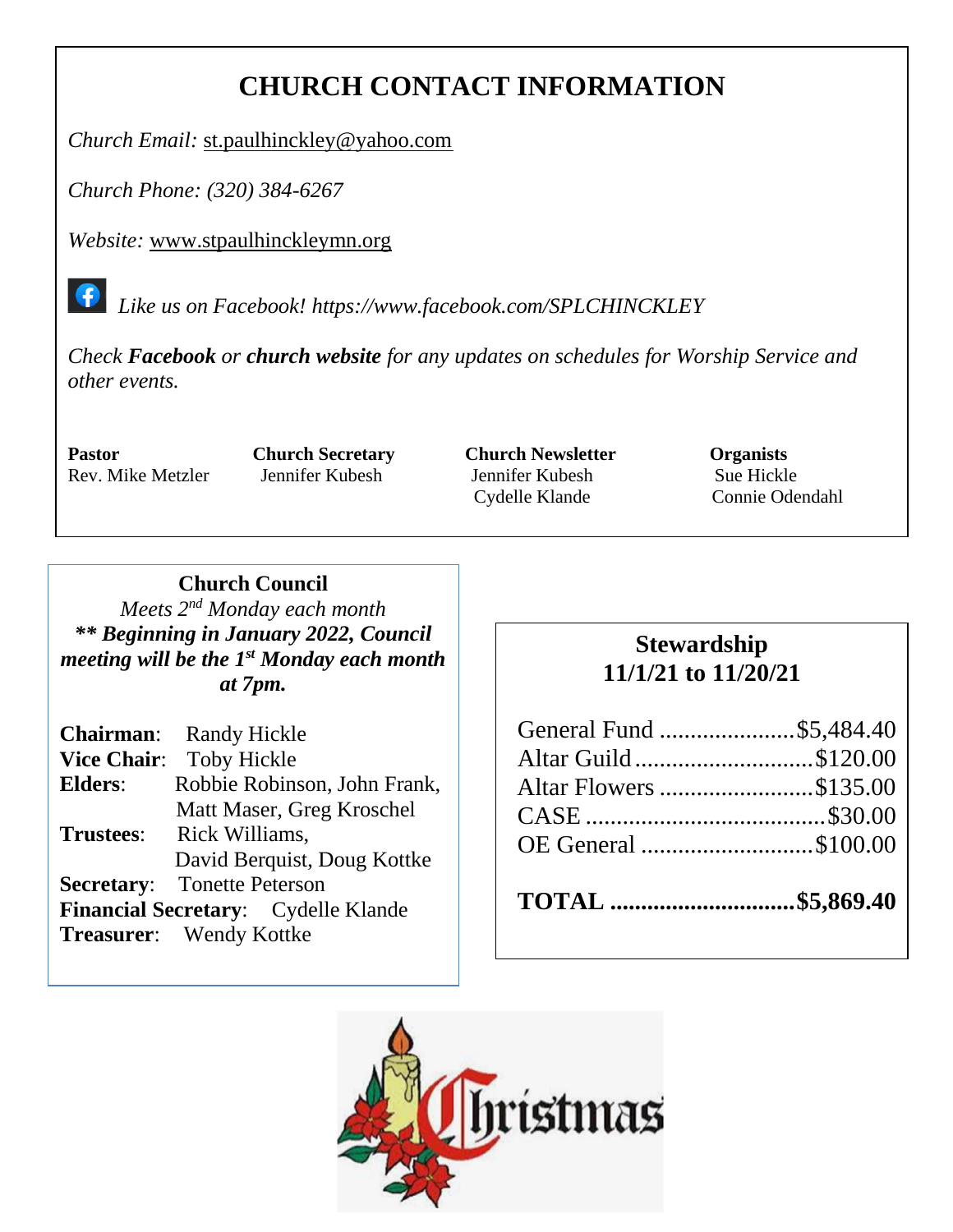|                                                                                                                                           |                          |                | ecember 2021                                                                                                   |               |                                                                           |                                                              |
|-------------------------------------------------------------------------------------------------------------------------------------------|--------------------------|----------------|----------------------------------------------------------------------------------------------------------------|---------------|---------------------------------------------------------------------------|--------------------------------------------------------------|
| <b>SUN</b>                                                                                                                                | <b>MON</b>               | <b>TUES</b>    | WED                                                                                                            | THURS         | FRI                                                                       | SAT                                                          |
|                                                                                                                                           |                          |                | 10:00am Bible Study<br><b>6pm Advent Meal</b><br>2:30pm CASE<br><b>7pm Worship</b><br>$\overline{\phantom{0}}$ | 2             | Pastor off<br>S                                                           | Pastor off<br>4                                              |
| 10am Sunday School<br>10am Confirmation<br>10am Fellowship<br>9am Worship w/<br>Communion<br>n                                            | ७                        | L              | 10:00am Bible Study<br><b>6pm Advent Meal</b><br>2:30pm CASE<br><b>7pm Worship</b><br>∞                        | G             | Pastor off<br>$\approx$                                                   | Pastor off<br>$\Xi$                                          |
| 10am Sunday School<br>10am Confirmation<br>2pm Circuit Youth<br>10am Fellowship<br>9am Worship w/<br>Communion<br>Event<br>$\overline{c}$ | 7pm Council<br>Mtg<br>13 | $\sharp$       | 10:00am Bible Study<br><b>6pm Advent Meal</b><br>2:30pm CASE<br>7pm Worship<br>$\overline{15}$                 | $\frac{8}{2}$ | Pastor off<br>17                                                          | Caroling at 4pm<br>Christmas<br>Pastor off<br>$\frac{8}{10}$ |
| Christmas Program<br>9am Sunday School<br>10am Confirmation<br>10am Fellowship<br>$\overline{19}$                                         | 20                       | $\overline{z}$ | NO Case<br>22                                                                                                  | 23            | <b>Christmas Eve</b><br>$3pm$ & $10pm$<br>Worship<br><b>Service</b><br>24 | Christmas Day<br>Service 9am<br>Worship<br>25                |
| No Sunday School<br>No Confirmation<br>9am Worship w/<br>Communion<br>26                                                                  | 27                       | 28             | NO Case<br>29                                                                                                  | 30            | New Year's Eve<br>$\overline{31}$                                         |                                                              |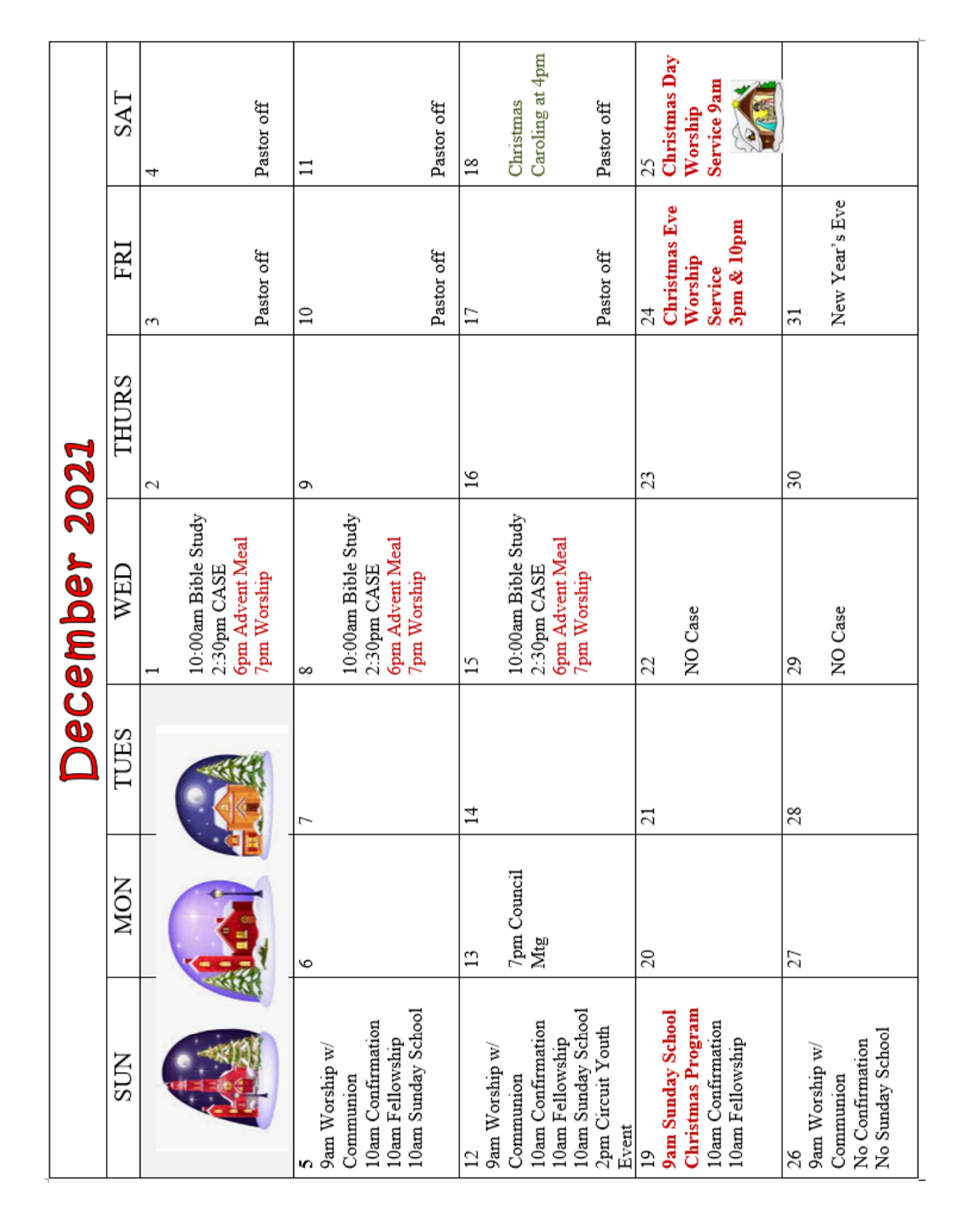|                                       |                 |                | January 2022                          |              |                 |            |
|---------------------------------------|-----------------|----------------|---------------------------------------|--------------|-----------------|------------|
| <b>SUN</b>                            | <b>MON</b>      | <b>TUES</b>    | WED                                   | THURS        | FRI             | SAT        |
| 9am Worship w/<br>N                   | S               | 4              | S                                     | 6            | ſ               | ∞          |
| 10am Confirmation<br>Communion        | 7pm Council Mtg |                | 10:00am Bible Study<br>2:30pm CASE    |              |                 |            |
| No Sunday School<br>10am Fellowship   |                 |                |                                       |              | Pastor off      | Pastor off |
| 9am Worship w/<br>۰                   | $\approx$       | $\Xi$          | $\mathfrak{1}$                        | $\mathbf{1}$ | $\overline{1}$  | $^{5}$     |
| 10am Confirmation<br>Communion        |                 |                | 10:00am Bible Study<br>2:30pm CASE    |              |                 |            |
| 10am Sunday School<br>10am Fellowship |                 |                |                                       |              |                 |            |
| 2pm Circuit Youth<br>Event            |                 |                |                                       |              | Pastor off      | Pastor off |
| 9am Worship w/<br>$\frac{6}{2}$       | 17              | $\frac{8}{18}$ | $\overline{c}$                        | 20           | $\overline{21}$ | 22         |
| Communion                             |                 |                | 10:00am Bible Study                   |              |                 |            |
| 10am Confirmation<br>10am Fellowship  |                 |                | <b>6pm Youth Group</b><br>2:30pm CASE |              |                 |            |
| 10am Sunday School                    |                 |                | Meeting                               |              | Pastor off      | Pastor off |
| 23                                    | 24              | 25             | 26                                    | 27           | 28              | 29         |
| 9am Worship w/<br>Communion           |                 |                | 10:00am Bible Study                   |              |                 |            |
| 10am Confirmation<br>10am Fellowship  |                 |                | 2:30pm CASE                           |              |                 |            |
| 10am Sunday School                    |                 |                |                                       |              | Pastor off      | Pastor off |
| 9am Worship w/<br>$\overline{30}$     | $\overline{31}$ |                |                                       |              |                 |            |
| Communion                             |                 |                |                                       |              |                 |            |
| 10am Confirmation<br>10am Fellowship  |                 |                |                                       |              |                 |            |
| 10am Sunday School                    |                 |                |                                       |              |                 |            |